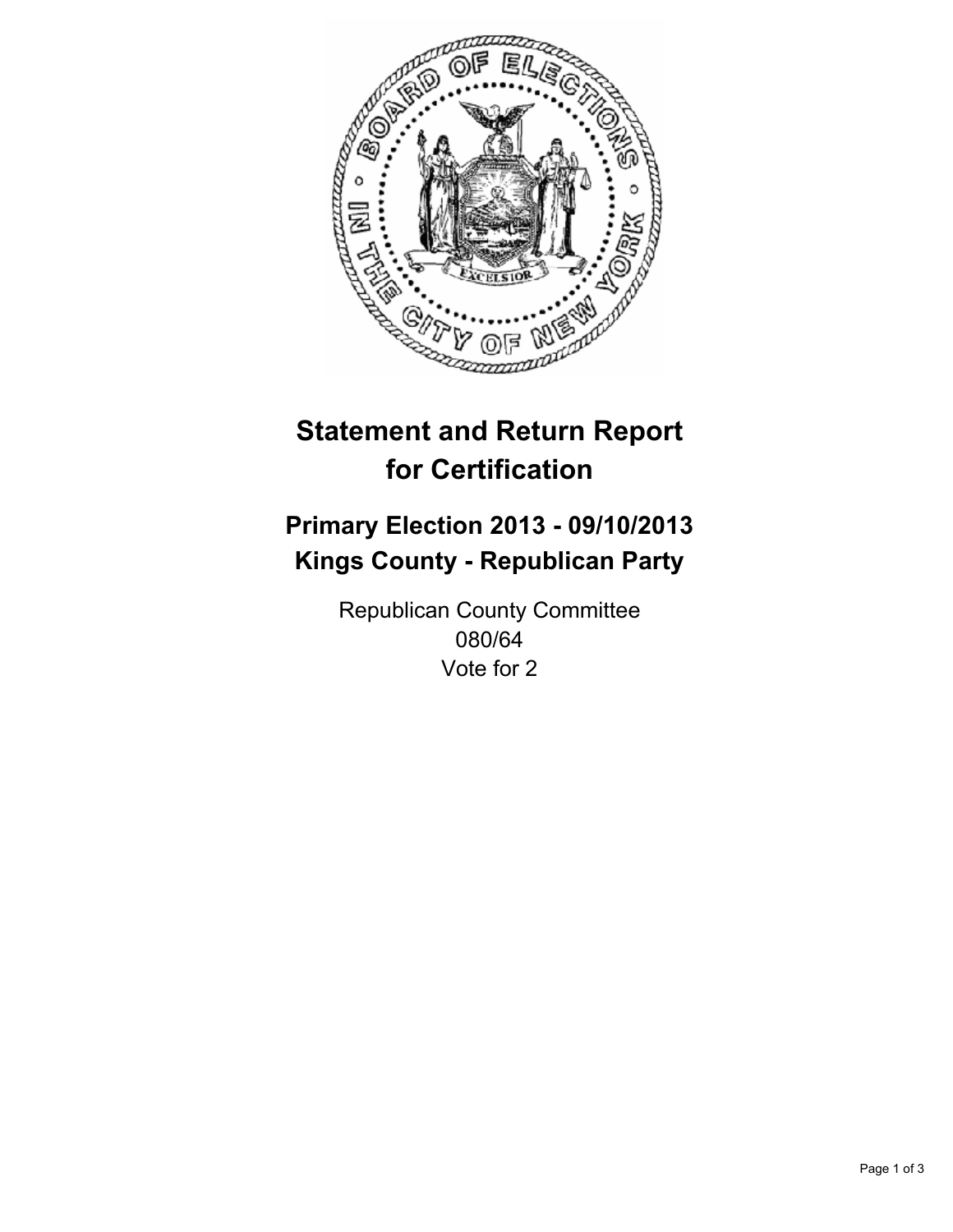

### **Assembly District 64**

| 0        |
|----------|
| 0        |
| 0        |
| $\Omega$ |
| 11       |
| 10       |
| 10       |
| 2        |
| 33       |
|          |